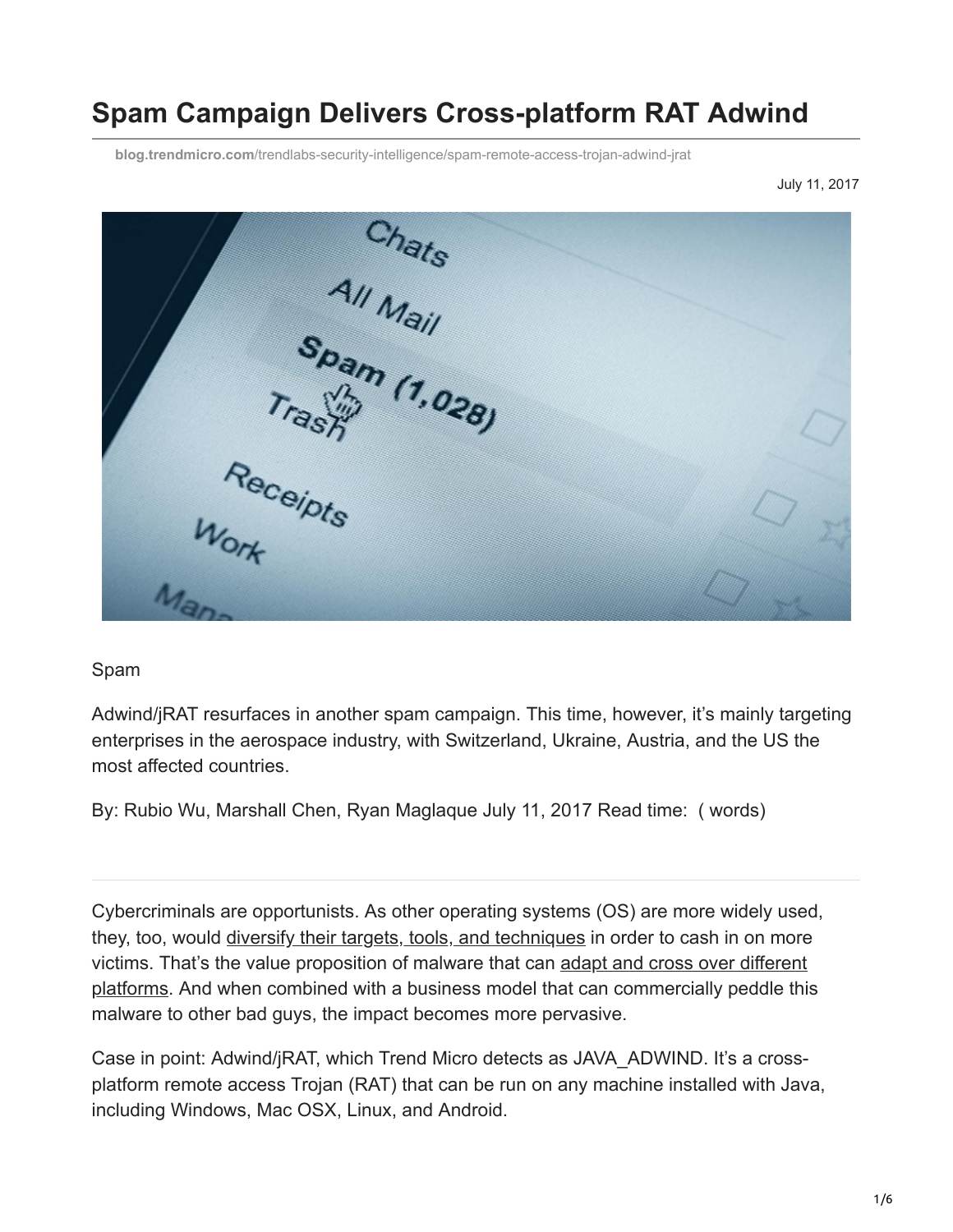Unsurprisingly we saw it resurface in another spam campaign. This time, however, it's mainly targeting enterprises in the aerospace industry, with Switzerland, Ukraine, Austria, and the US the most affected countries.

### **Adwind operators are active**

The spam campaign actually corresponds to our telemetry for JAVA\_ADWIND. In fact, the malware has had a steady increase in detections since the start of the year. From a mere 5,286 in January 2017, it surged to 117,649 in June. It's notable, too, that JAVA\_ADWIND detections from May to June, 2017 increased by 107%, indicating that cybercriminals are actively pushing and distributing the malware.

Adwind/jRAT can steal credentials, record and harvest keystrokes, take pictures or screenshots, film and retrieve videos, and exfiltrate data. Adwind iterations were used to [target](https://www.theregister.co.uk/2016/02/08/adwind/) banks and [Danish businesses,](https://www.scmagazineuk.com/adwind-rat-found-in-spam-emails-targeting-danish-companies/article/529351/) and even [turned](https://www.infosecurity-magazine.com/news/adwind-rat-resurfaceswith-a-zero/) infected machines into botnets.

Notorious as a multiplatform do-it-yourself RAT, Adwind has many aliases: jRAT, Universal Remote Control Multi-Platform (UNRECOM), [AlienSpy,](http://www.zdnet.com/article/alienspy-rat-strikes-over-400000-victims-worldwide/) [Frutas](https://www.helpnetsecurity.com/2013/08/16/cross-platform-frutas-rat-delivered-via-targeted-emails/), and [JSocket](https://arstechnica.com/security/2016/02/java-rat-as-a-service-backdoor-openly-sold-through-website-to-scammers/). In 2014 we found an [Android version of Adwind/jRAT](http://blog.trendmicro.com/trendlabs-security-intelligence/old-java-rat-updates-includes-litecoin-plugin/) modified to add a [cryptocurrency-mining capability.](https://www.trendmicro.com/vinfo/tmr/?/us/security/news/cybercrime-and-digital-threats/security-101-the-impact-of-cryptocurrency-mining-malware) The fact that it's sold as a service means this threat can be deployed by more cybercriminals who can customize their own builds and equip them with diverse functionalities.

*[F](http://blog.trendmicro.com/content/dam/trendmicro/global/en/migrated/security-intelligence-migration-spreadsheet/trendlabs-security-intelligence/2017/07/jrat-adwind-spam-1.jpg)igure 1: JAVA\_ADWIND detections from January to June, 2017 Figure 2: Adwind's infection chain*

### **Spam campaign was deployed in two waves**

The spam campaign we observed was deployed in two waves and is a classic example of social engineering. We saw the first on June 7, 2017 using a different URL to divert victims to their .NET-written malware equipped with spyware capabilities. The second wave was observed on June 14, and used different domains that hosted their malware and command and control (C&C) servers. Both waves apparently employed a similar social engineering tactic to lure victims into clicking the malicious URLs.

The spam email's message impersonates the chair of the Mediterranean Yacht Broker Association (MYBA) Charter Committee. The spam email's subject line, "Changes in 2017 – MYBA Charter Agreement", tries to cause a sense of urgency for potential victims. It uses a forged sender address, (*info[@]myba[.]net*) and a seemingly legitimate content to trick would-be victims into clicking the malicious URL.

D

*Figure 3: Snapshot of the information sent to the C&C server Figure 4: Snapshot of the spam email*

# **Analyzing Adwind's attack chain**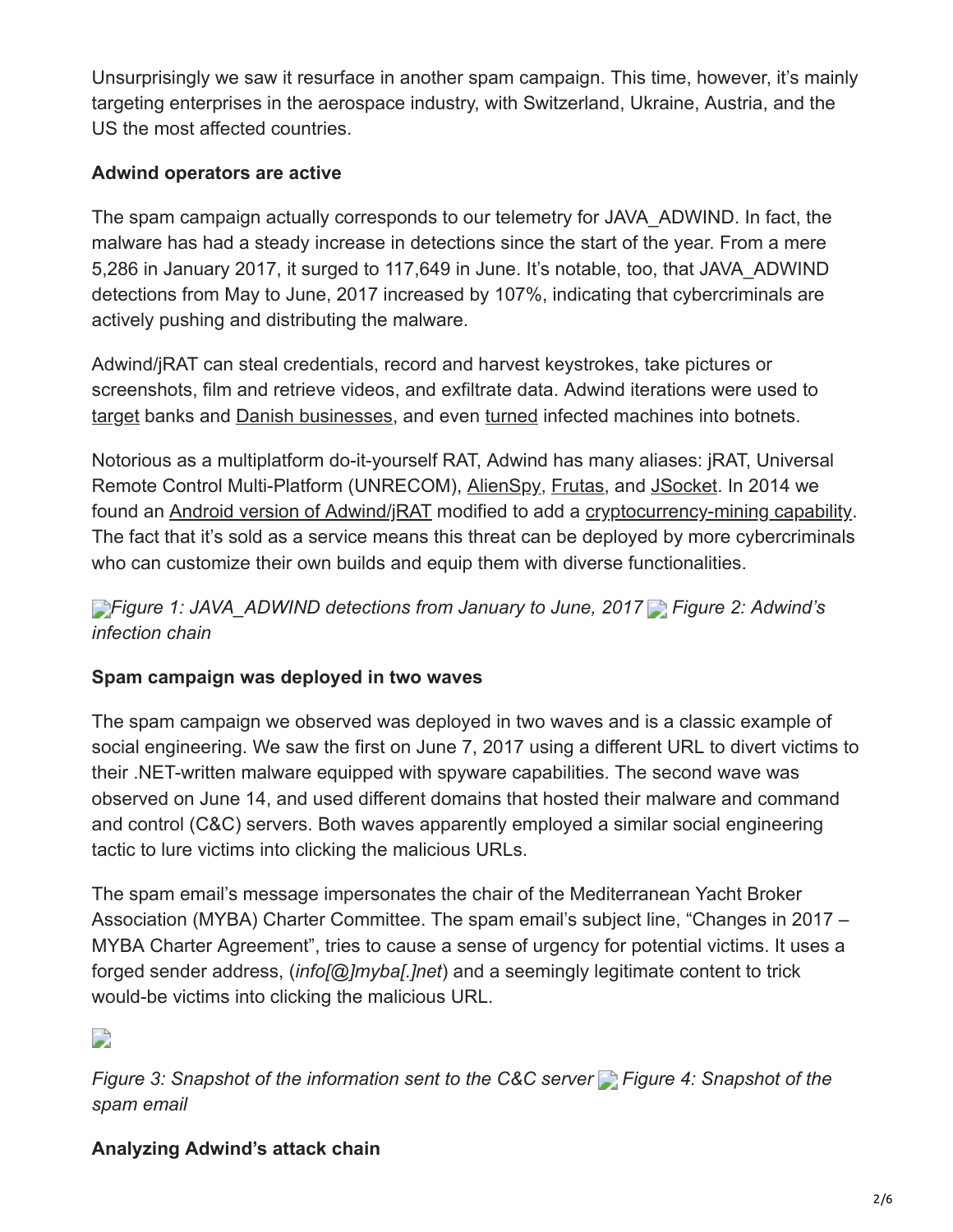The malicious URL will drop a Program Information file (PIF). PIFs contain information on how Windows can run MS-DOS applications, and can be launched normally like any executable (EXE). The file is written in .NET and serves as a downloader. The process spawned by the file kicks off the infection chain by first modifying the system certificate.

The URL we traced the malicious PIF file ([TROJ\\_DLOADR.AUSUDT](https://www.trendmicro.com/vinfo/tmr/?/us/threat-encyclopedia/malware/TROJ_DLOADR.AUSUDT)) to also contained various phishing and spam email-related HTML files. It's possible that these are the landing pages from which victims are diverted to the malicious PIF file.

**[F](http://blog.trendmicro.com/content/dam/trendmicro/global/en/migrated/security-intelligence-migration-spreadsheet/trendlabs-security-intelligence/2017/07/jrat-adwind-spam-5.png)***Figure 5: The downloader trying to modify the system certificate by calling Windows Application Programming Interface (API)*

## *Figure 6: Snapshot showing a successfully modified certificate*

After the certificate has been poisoned, a Java EXE, dynamic-link library (DLL) and 7-Zip installer will be fetched from a domain that we uncovered to be a file-sharing platform abused by the spam operators:

- hxxps://nup[.]pw/DJojQE[.]7z
- hxxp://nup[.]pw/e2BXtK[.]exe
- hxxps://nup[.]pw/9aHiCq[.]dll

The installer has a wrapper function, which are typically employed by RATs to call additional routines without sacrificing computational resources. The wrapper we analyzed was in a Java ARchive file format (JAR) that we have dubbed jRAT-wrapper ([JAVA\\_ADWIND.JEJPCO\)](https://www.trendmicro.com/vinfo/tmr/?/us/threat-encyclopedia/malware/JAVA_ADWIND.JEJPCO), which will connect to a C&C server and drop the Adwind/jRAT in runtime.

Based on jRAT-wrapper's import header, it appears to have the capability to check for the infected system's internet access. It can also perform reflection, a dynamic code generation in Java. The latter is a particularly useful feature in Java that enables developers/programmers to dynamically inspect, call, and instantiate attributes and classes at runtime. In cybercriminal hands, it can be abused to evade static analysis from traditional antivirus (AV) solutions.

D

*Figure 7: Code snapshot of the PIF file that downloads a wrapper (jRAT-wrapper), which then retrieves the payload*

 $\overline{\phantom{a}}$ 

*Figure 8: The domain nup[.]pw is a file-hosting server abused by the spam operators*

D

*Figure 9: Snapshot of an obfuscated Java class within jRAT-wrapper*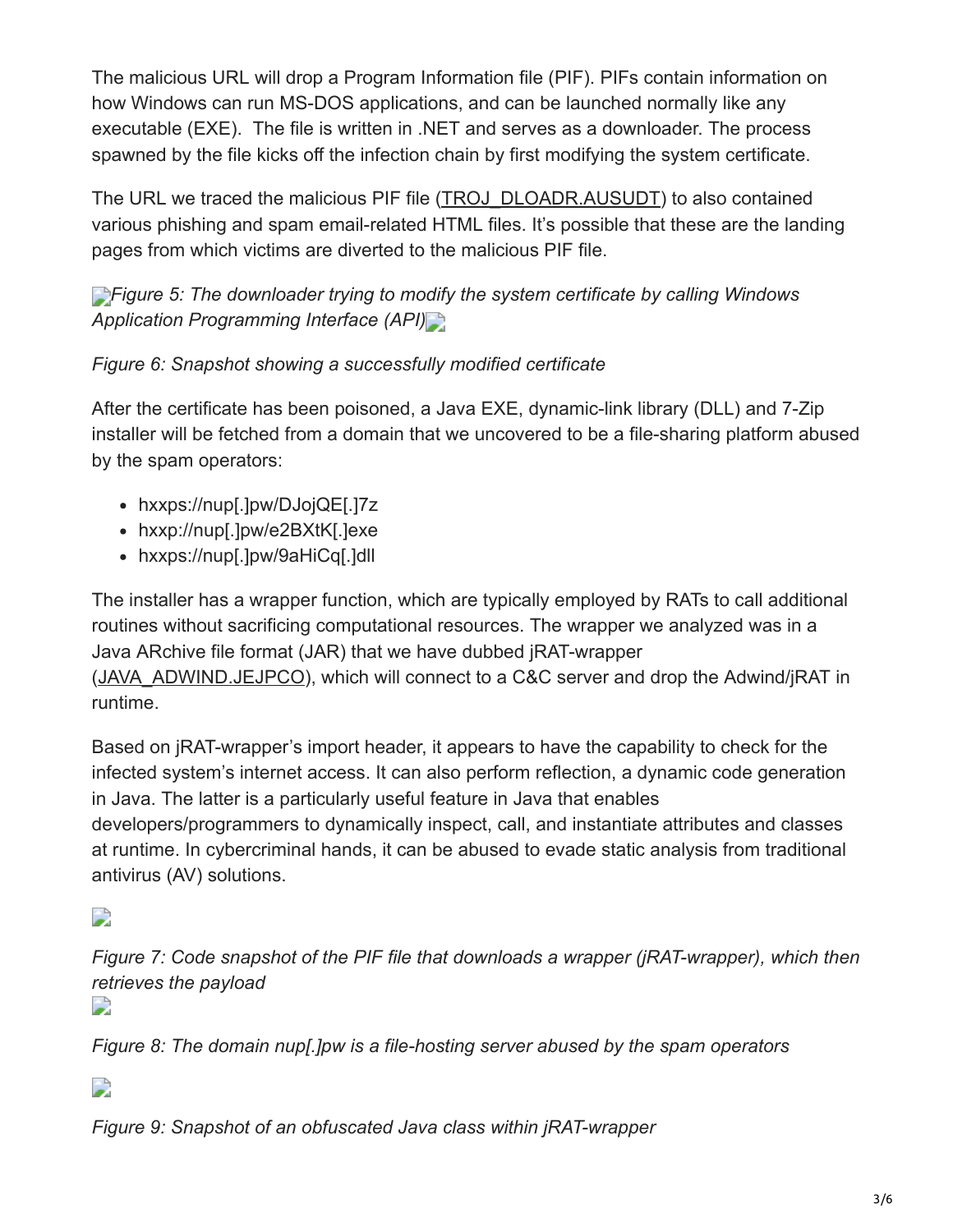*Figure 10: jRAT-wrapper's import header*

| $\overline{\phantom{a}}$ |  |  |
|--------------------------|--|--|
|                          |  |  |
|                          |  |  |
|                          |  |  |
|                          |  |  |
|                          |  |  |
|                          |  |  |
|                          |  |  |
|                          |  |  |
|                          |  |  |
|                          |  |  |
|                          |  |  |
|                          |  |  |
|                          |  |  |
|                          |  |  |
|                          |  |  |
|                          |  |  |
|                          |  |  |
|                          |  |  |
|                          |  |  |
|                          |  |  |
|                          |  |  |
|                          |  |  |
|                          |  |  |
|                          |  |  |
|                          |  |  |
|                          |  |  |
|                          |  |  |
|                          |  |  |
|                          |  |  |
|                          |  |  |
|                          |  |  |
|                          |  |  |
|                          |  |  |
|                          |  |  |
|                          |  |  |
|                          |  |  |
|                          |  |  |
|                          |  |  |
|                          |  |  |
|                          |  |  |
|                          |  |  |
|                          |  |  |
|                          |  |  |
|                          |  |  |
|                          |  |  |
|                          |  |  |
|                          |  |  |

*Figure 11: The byte code we decompiled in jRAT-wrapper*

jRAT-wrapper also tries to connect to another C&C IP address, 174[.]127[.]99[.]234:1033, which we construe to be from a legitimate hosting service that was abused by the attackers. jRAT-wrapper also uses Visual Basic scripts (VBS) to collect the system's fingerprints, notably the installed antivirus (AV) product and firewall. It's also coded to drop and execute the JAR file in the User Temp directory and copy malicious Java libraries to the Application Data folder. It will then drop a copy of itself in the current user directory and create an autorun registry for persistence.

However, we found that the IP address was already down during our analysis, preventing us from getting further information related to this IP address.

 $\overline{\phantom{a}}$ 

 $\Box$ 

*Figure 12: Malicious VBS file that gathers the infected system's configurations*

 $\Box$ 

*Figure 13: The properties of Adwind/jRAT*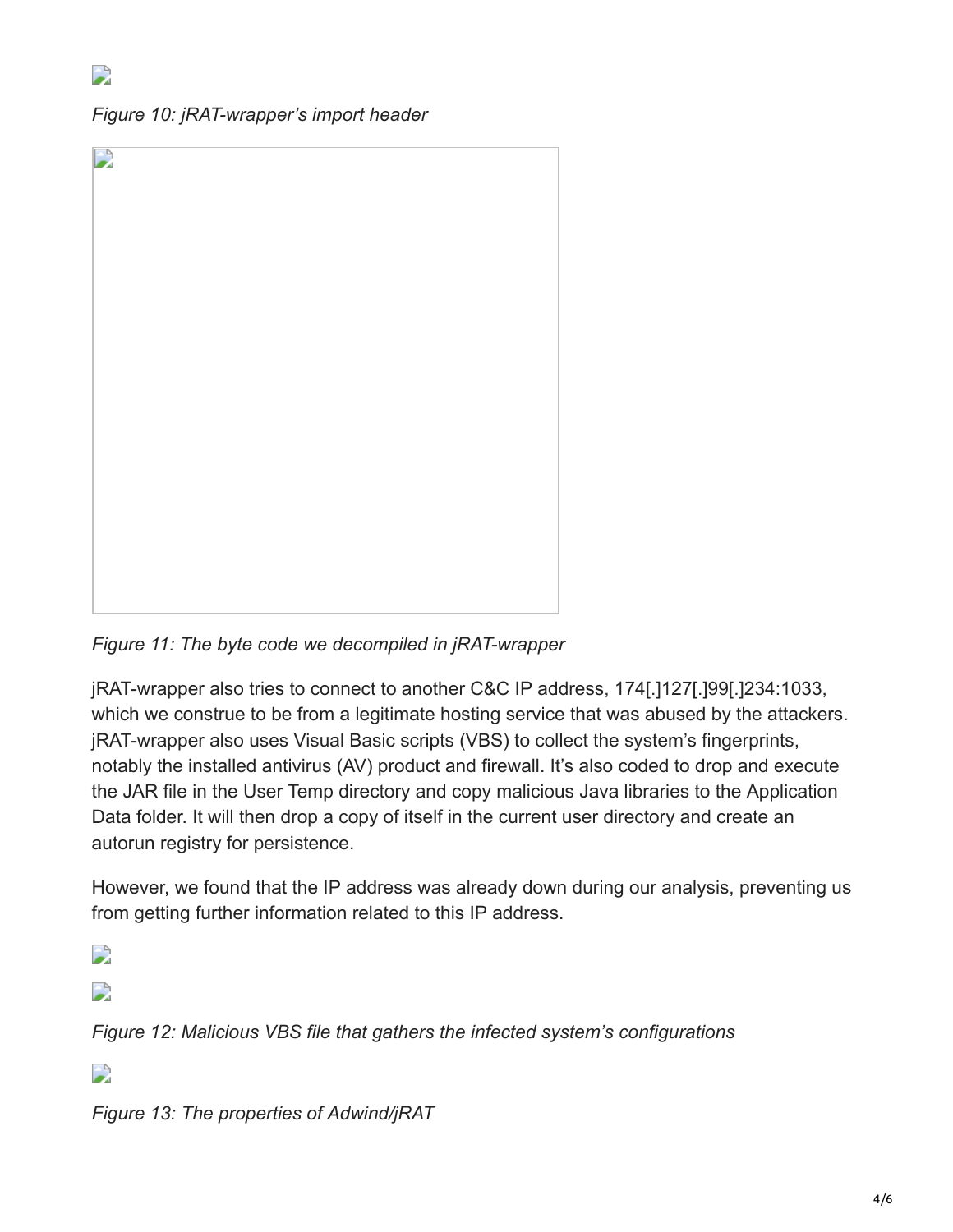Security researcher Michael Helwig's [rundown](https://www.codemetrix.net/decrypting-adwind-jrat-jbifrost-trojan/) of jRAT-wrapper helped us decrypt the properties of the payload. The configuration file of the sample we analyzed indicated that the network traffic is designed to be hijacked to a proxy listen at the loopback address, 127[.]0[.]0[.]1:7777.

However, we were not able to record any proxy setting during our analysis as the C&C server that the jRAT-wrapper tried to connect to was already inaccessible. We can infer that the attackers intentionally shut down this C&C server. Once attackers successfully accomplish what they want in the infected system, they can shut it down to deter further analysis. It's also possible that the hosting service/ISP actually took it down for abuse.

In this instance, we can construe that a successful C&C communication entails the C&C server changing the proxy setting to the victims.

# $\Box$

### *Figure 14: A part of Adwind's configuration file*

### **Countermeasures**

Adwind is a cross-platform, Java-based malware. This calls for a multilayered approach to security that covers the [gateway](http://blog.trendmicro.com/en_us/business/products/user-protection/sps.html), [endpoints](http://blog.trendmicro.com/en_us/business/products/user-protection/sps.html), [networks,](http://blog.trendmicro.com/en_us/business/products/network/advanced-threat-protection.html) [servers,](http://blog.trendmicro.com/en_us/business/products/hybrid-cloud.html) and [mobile devices.](http://blog.trendmicro.com/en_us/business/products/user-protection/sps/mobile.html) IT/system administrators and information security professionals, as well as [developers/programmers that use Java should also adopt best practices for using and](http://blog.trendmicro.com/trendlabs-security-intelligence/how-to-use-java-if-you-must/) securing Java and regularly keep it [patched and updated.](http://blog.trendmicro.com/trendlabs-security-intelligence/oracle-improves-java-security-what-it-means-for-end-users/)

[Adwind's main infection vector is spam email. This underscores the importance of securing](https://www.trendmicro.com/vinfo/us/security/news/cybercrime-and-digital-threats/infosec-guide-email-threats) the email gateway to mitigate threats that use email as an entry point to the system and [network. Spam filters, policy management, and email security mechanisms that can block](http://blog.trendmicro.com/en_us/business/products/user-protection/sps/web-security.html) malicious URLs are just some of the solutions that can be used to help mitigate email-based threats. Users and IT/system administrators should also adopt best practices to help safeguard networks with [bring-your-own device \(BYOD\)](https://www.trendmicro.com/vinfo/us/security/news/cybercrime-and-digital-threats/-infosec-guide-bring-your-own-device-byod) policies from threats like Adwind that can steal important data.

A crucial element in Adwind's attack chain is [social engineering](https://www.trendmicro.com/vinfo/us/security/definition/social-engineering). This highlights the need to cultivate a cybersecurity-aware workforce and foster [conscientiousness against email scams](https://www.trendmicro.com/vinfo/us/security/news/cybercrime-and-digital-threats/keep-an-eye-out-for-these-social-engineering-scams): think before you click, be more prudent when opening unknown or unsolicited emails, and be more aware of different social engineering tactics cybercriminals use. These best practices can significantly help reduce an organization's exposure to these malware.

### **Trend Micro Solutions**

[Trend Micro endpoint solutions such as T](http://blog.trendmicro.com/en_us/small-business/worry-free-services-suites.html)[rend Micro™ Smart Protection Suites](http://blog.trendmicro.com/en_us/business/products/user-protection/sps.html) [and Worry-](http://blog.trendmicro.com/en_us/small-business/worry-free-services-suites.html)Free™ Business Security can protect users and businesses from these threats by detecting malicious files, and spammed messages as well as blocking all related malicious